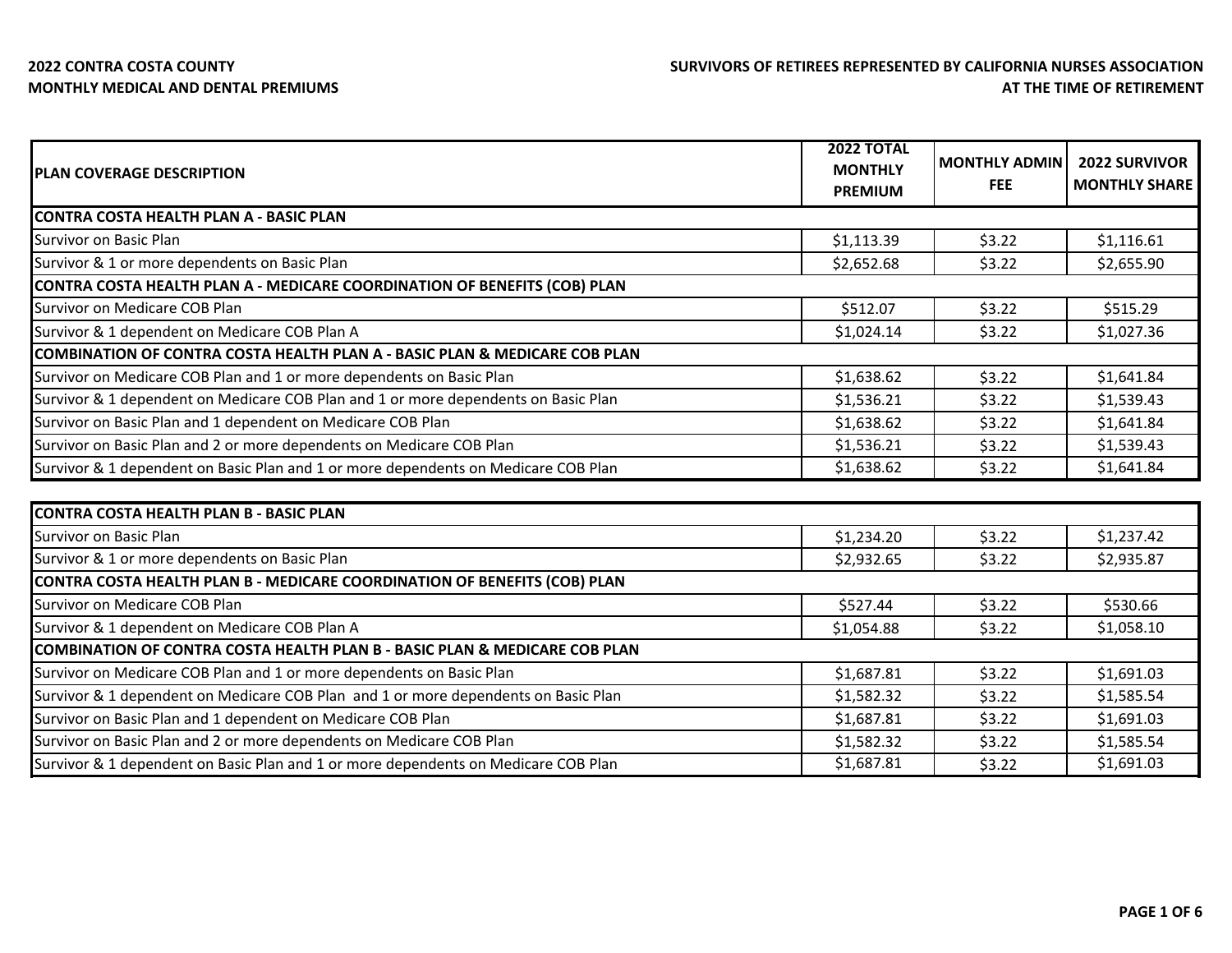## **2022 CONTRA COSTA COUNTY MONTHLY MEDICAL AND DENTAL PREMIUMS**

| <b>IPLAN COVERAGE DESCRIPTION</b>                                                | <b>2022 TOTAL</b><br><b>MONTHLY</b><br><b>PREMIUM</b> | <b>MONTHLY ADMIN</b><br><b>FEE</b> | <b>2022 SURVIVOR</b><br><b>MONTHLY SHARE</b> |
|----------------------------------------------------------------------------------|-------------------------------------------------------|------------------------------------|----------------------------------------------|
| <b>IKAISER PERMANENTE - BASIC PLAN A</b>                                         |                                                       |                                    |                                              |
| Survivor on Basic Plan A                                                         | \$993.36                                              | \$3.22                             | \$996.58                                     |
| Survivor & 1 or more dependents on Basic Plan A                                  | \$2,314.54                                            | \$3.22                             | \$2,317.76                                   |
| KAISER PERMANENTE SENIOR ADVANTAGE (KPSA) PLAN A                                 |                                                       |                                    |                                              |
| Survivor on KPSA Plan A                                                          | \$333.73                                              | \$3.22                             | \$336.95                                     |
| Survivor & 1 dependent on KPSA Plan A                                            | \$901.31                                              | \$3.22                             | \$904.53                                     |
| Survivor & 2 dependents on KPSA Plan A                                           | \$901.31                                              | \$3.22                             | \$904.53                                     |
| <b>COMBINATION OF KAISER BASIC PLAN A AND KPSA PLAN A</b>                        |                                                       |                                    |                                              |
| Survivor on KPSA Plan A, and, 1 or more dependents on Basic Plan A               | \$1,654.91                                            | \$3.22                             | \$1,658.13                                   |
| Survivor & 1 or more dependents on Basic Plan A, and, 1 dependent on KPSA Plan A | \$1,560.94                                            | \$3.22                             | \$1,564.16                                   |
|                                                                                  |                                                       |                                    |                                              |
| KAISER PERMANENTE - BASIC PLAN B                                                 |                                                       |                                    |                                              |
| Survivor on Basic Plan B                                                         | \$809.92                                              | \$3.22                             | \$813.14                                     |
| Survivor & 1 or more dependents on Basic Plan B                                  | \$1,887.12                                            | \$3.22                             | \$1,890.34                                   |
| KAISER PERMANENTE SENIOR ADVANTAGE (KPSA) PLAN B                                 |                                                       |                                    |                                              |
| Survivor on KPSA Plan B                                                          | \$253.05                                              | \$3.22                             | \$256.27                                     |
| Survivor & 1 dependent on KPSA Plan B                                            | \$683.27                                              | \$3.22                             | \$686.49                                     |
| Survivor & 2 dependents on KPSA Plan B                                           | \$683.27                                              | \$3.22                             | \$686.49                                     |
| <b>ICOMBINATION OF KAISER BASIC PLAN B AND KPSA PLAN B</b>                       |                                                       |                                    |                                              |
| Survivor on KPSA Plan B, and, 1 or more dependents on Basic Plan B               | \$1,330.25                                            | \$3.22                             | \$1,333.47                                   |
| Survivor & 1 or more dependents on Basic Plan B, and, 1 dependent on KPSA Plan B | \$1,240.14                                            | \$3.22                             | \$1,243.36                                   |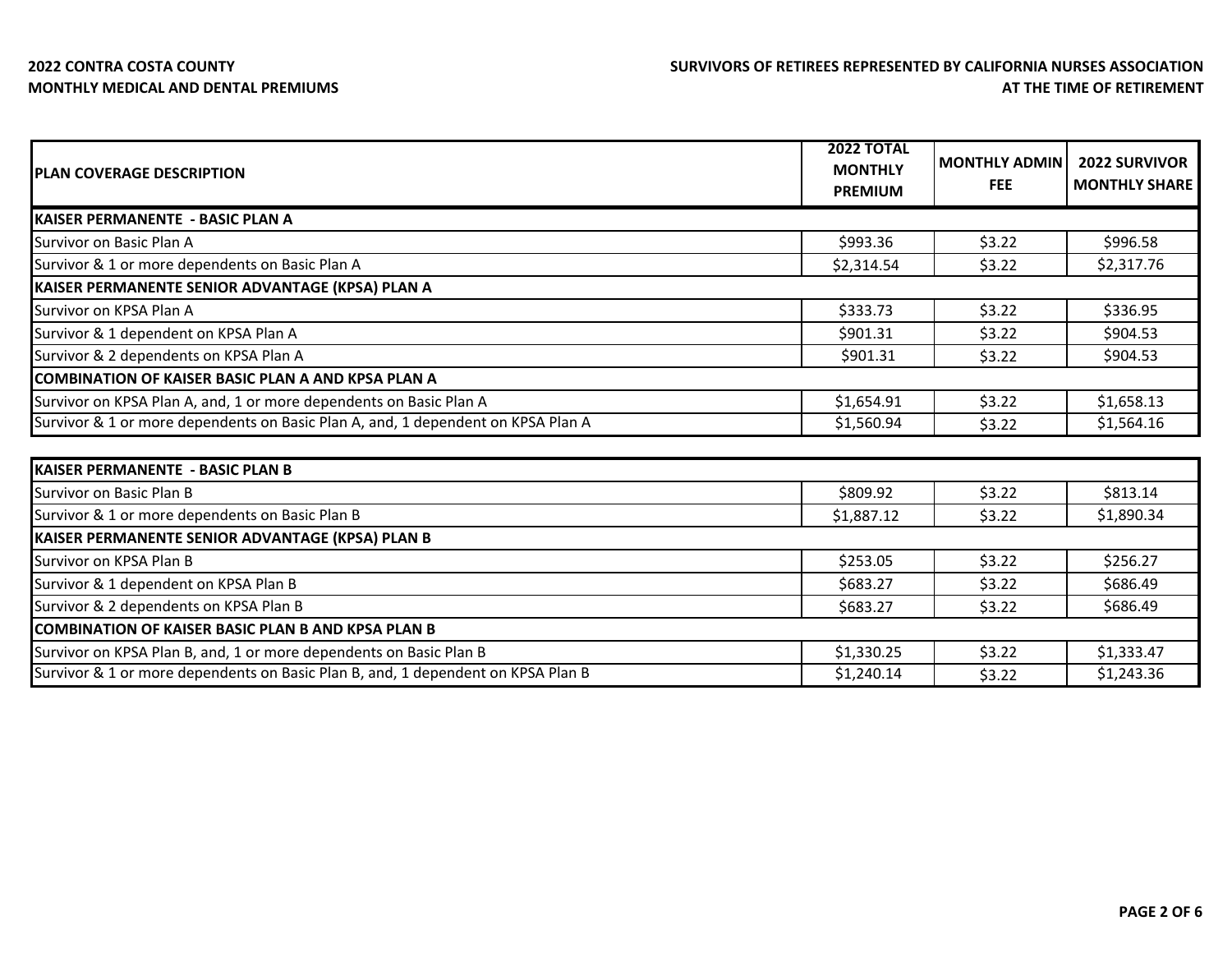## **2022 CONTRA COSTA COUNTY MONTHLY MEDICAL AND DENTAL PREMIUMS**

| <b>PLAN COVERAGE DESCRIPTION</b>                                                   | <b>2022 TOTAL</b><br><b>MONTHLY</b> | <b>MONTHLY ADMIN</b><br><b>FEE</b> | <b>2022 SURVIVOR</b><br><b>MONTHLY SHARE</b> |
|------------------------------------------------------------------------------------|-------------------------------------|------------------------------------|----------------------------------------------|
|                                                                                    | <b>PREMIUM</b>                      |                                    |                                              |
| <b>HEALTH NET HMO PLAN - BASIC PLAN A</b>                                          |                                     |                                    |                                              |
| Survivor on Basic Plan A                                                           | \$1,985.33                          | \$3.22                             | \$1,988.55                                   |
| Survivor & 1 or more dependents on Basic Plan A                                    | \$4,864.06                          | \$3.22                             | \$4,867.28                                   |
| HEALTH NET SENIORITY PLUS (HNSP) PLAN A                                            |                                     |                                    |                                              |
| Survivor on HNSP Plan A                                                            | \$702.90                            | \$3.22                             | \$706.12                                     |
| Survivor & 1 dependent on HNSP Plan A                                              | \$1,405.80                          | \$3.22                             | \$1,409.02                                   |
| Survivor & 2 dependents on HNSP Plan A                                             | \$2,108.70                          | \$3.22                             | \$2,111.92                                   |
| COMBINATION OF HEALTH NET BASIC PLAN A AND HEALTH NET SENIORITY PLUS PLAN A (HNSP) |                                     |                                    |                                              |
| Survivor on HNSP Plan A, and, 1 dependent on Basic Plan A                          | \$2,688.23                          | \$3.22                             | \$2,691.45                                   |
| Survivor on HNSP Plan A, and, 2 dependents on Basic Plan A                         | \$3,581.63                          | \$3.22                             | \$3,584.85                                   |
| Survivor & 1 dependent on HNSP Plan A, and, 1 dependent on Basic Plan A            | \$3,391.13                          | \$3.22                             | \$3,394.35                                   |
| Survivor on Basic Plan A, and, 1 dependent on HNSP Plan A                          | \$2,688.23                          | \$3.22                             | \$2,691.45                                   |
| Survivor & 1 dependent on Basic Plan A, and, 1 dependent on HNSP Plan A            | \$3,581.63                          | \$3.22                             | \$3,584.85                                   |
| <b>HEALTH NET HMO PLAN - BASIC PLAN B</b>                                          |                                     |                                    |                                              |
| Survivor on Basic Plan B                                                           | \$1,380.56                          | \$3.22                             | \$1,383.78                                   |
| Survivor & 1 or more dependents on Basic Plan B                                    | \$3,382.37                          | \$3.22                             | \$3,385.59                                   |
| <b>HEALTH NET SENIORITY PLUS (HNSP) PLAN B</b>                                     |                                     |                                    |                                              |
| Survivor on HNSP Plan B                                                            | \$590.09                            | \$3.22                             | \$593.31                                     |
| Survivor & 1 dependent on HNSP Plan B                                              | \$1,180.18                          | \$3.22                             | \$1,183.40                                   |
| Survivor & 2 dependents on HNSP Plan B                                             | \$1,770.27                          | \$3.22                             | \$1,773.49                                   |
| COMBINATION OF HEALTH NET BASIC PLAN B AND HEALTH NET SENIORITY PLUS PLAN B (HNSP) |                                     |                                    |                                              |
| Survivor on HNSP Plan B, and, 1 dependent on Basic Plan B                          | \$1,970.65                          | \$3.22                             | \$1,973.87                                   |
| Survivor on HNSP Plan B, and, 2 dependents on Basic Plan B                         | \$2,591.90                          | \$3.22                             | \$2,595.12                                   |
| Survivor & 1 dependent on HNSP Plan B, and, 1 dependent on Basic Plan B            | \$2,560.74                          | \$3.22                             | \$2,563.96                                   |
| Survivor on Basic Plan B, and, 1 dependent on HNSP Plan B                          | \$1,970.65                          | \$3.22                             | \$1,973.87                                   |
| Survivor & 1 dependent on Basic Plan B, and, 1 dependent on HNSP Plan B            | \$2,591.90                          | \$3.22                             | \$2,595.12                                   |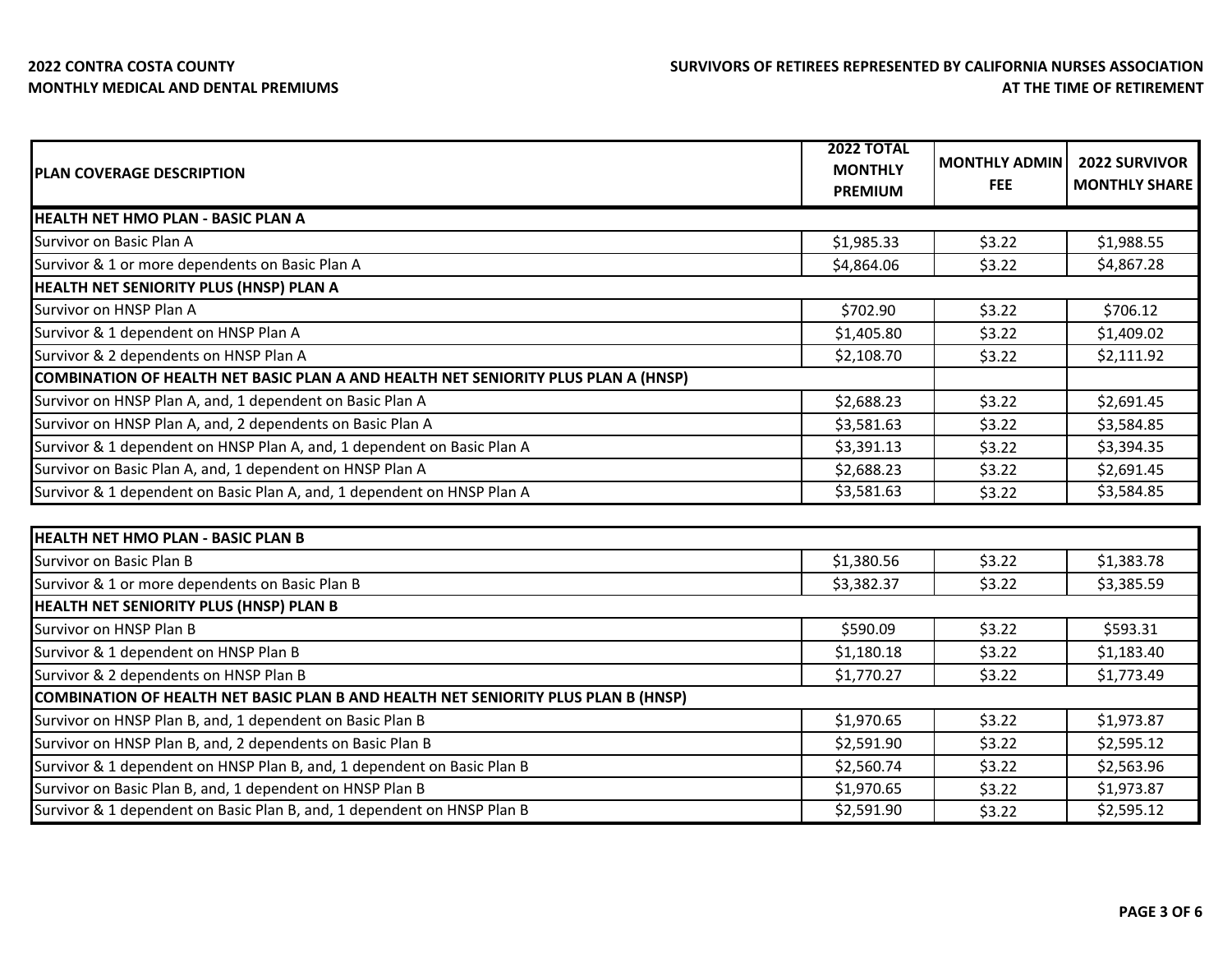| <b>PLAN COVERAGE DESCRIPTION</b>                                                            | <b>2022 TOTAL</b><br><b>MONTHLY</b><br><b>PREMIUM</b> | <b>MONTHLY ADMIN</b><br><b>FEE</b> | <b>2022 SURVIVOR</b><br><b>MONTHLY SHARE</b> |
|---------------------------------------------------------------------------------------------|-------------------------------------------------------|------------------------------------|----------------------------------------------|
| HEALTH NET MEDICARE COORDINATION OF BENEFITS PLAN A (HNCOB)                                 |                                                       |                                    |                                              |
| Survivor on HNCOB Plan                                                                      | \$910.65                                              | \$3.22                             | \$913.87                                     |
| Survivor & 1 dependent (2 on HNCOB)                                                         | \$1,821.30                                            | \$3.22                             | \$1,824.52                                   |
| Survivor & 2 dependents (3 on HNCOB)                                                        | \$2,731.95                                            | \$3.22                             | \$2,735.17                                   |
| COMBINATION OF HEALTH NET BASIC PLAN A AND HEALTH NET COORDINATION OF BENEFITS PLAN (HNCOB) |                                                       |                                    |                                              |
| Survivor on HNCOB, and, 1 dependent on Basic Plan A                                         | \$2,895.98                                            | \$3.22                             | \$2,899.20                                   |
| Survivor on Basic Plan A, and, 1 dependent on HNCOB                                         | \$2,895.98                                            | \$3.22                             | \$2,899.20                                   |
| Survivor on HNCOB, and, 2 dependents on HN Basic Plan A                                     | \$3,789.38                                            | \$3.22                             | \$3,792.60                                   |
| Survivor & 1 dependent on HNCOB, and, 1 dependent on Basic Plan A                           | \$3,806.63                                            | \$3.22                             | \$3,809.85                                   |
| Survivor on Basic Plan A, and 2 dependents on HNCOB                                         | \$3,806.63                                            | \$3.22                             | \$3,809.85                                   |
| COMBINATION OF HEALTH NET SENIORITY PLUS PLAN A (HNSP) AND COORDINATION OF BENEFITS (COB)   |                                                       |                                    |                                              |
| Survivor on HNSP Plan A, and, 1 dependent on Health Net Coordination of Benefits (COB) Plan | \$1,613.55                                            | \$3.22                             | \$1,616.77                                   |
| Survivor on Health Net Coordination of Benefits (COB) Plan, and, 1 dependent on HNSP Plan A | \$1,613.55                                            | \$3.22                             | \$1,616.77                                   |
| HEALTH NET MEDICARE COORDINATION OF BENEFITS PLAN B (HNCOB)                                 |                                                       |                                    |                                              |
| Survivor on HNCOB Plan                                                                      | \$846.66                                              | \$3.22                             | \$849.88                                     |
| Survivor & 1 dependent (2 on HNCOB)                                                         | \$1,693.32                                            | \$3.22                             | \$1,696.54                                   |
| Survivor & 2 dependents (3 on HNCOB)                                                        | \$2,539.98                                            | \$3.22                             | \$2,543.20                                   |
| COMBINATION OF HEALTH NET BASIC PLAN B AND HEALTH NET COORDINATION OF BENEFITS PLAN (HNCOB) |                                                       |                                    |                                              |
| Survivor on HNCOB, and, 1 dependent on Basic Plan B                                         | \$2,227.22                                            | \$3.22                             | \$2,230.44                                   |
| Survivor on Basic Plan B, and, 1 dependent on HNCOB                                         | \$2,227.22                                            | \$3.22                             | \$2,230.44                                   |
| Survivor on HNCOB, and, 2 dependents on HN Basic Plan B                                     | \$2,848.47                                            | \$3.22                             | \$2,851.69                                   |
| Survivor & 1 dependent on HNCOB, and, 1 dependent on Basic Plan B                           | \$3,073.88                                            | \$3.22                             | \$3,077.10                                   |
| Survivor on Basic Plan B, and 2 dependents on HNCOB                                         | \$3,073.88                                            | \$3.22                             | \$3,077.10                                   |
| COMBINATION OF HEALTH NET SENIORITY B PLUS (HNSP) AND COORDINATION OF BENEFITS (COB) PLANS  |                                                       |                                    |                                              |
| Survivor on HNSP Plan B, and, 1 dependent on Health Net Coordination of Benefits (COB) Plan | \$1,436.75                                            | \$3.22                             | \$1,439.97                                   |
| Survivor on Health Net Coordination of Benefits (COB) Plan, and, 1 dependent on HNSP Plan B | \$1,436.75                                            | \$3.22                             | \$1,439.97                                   |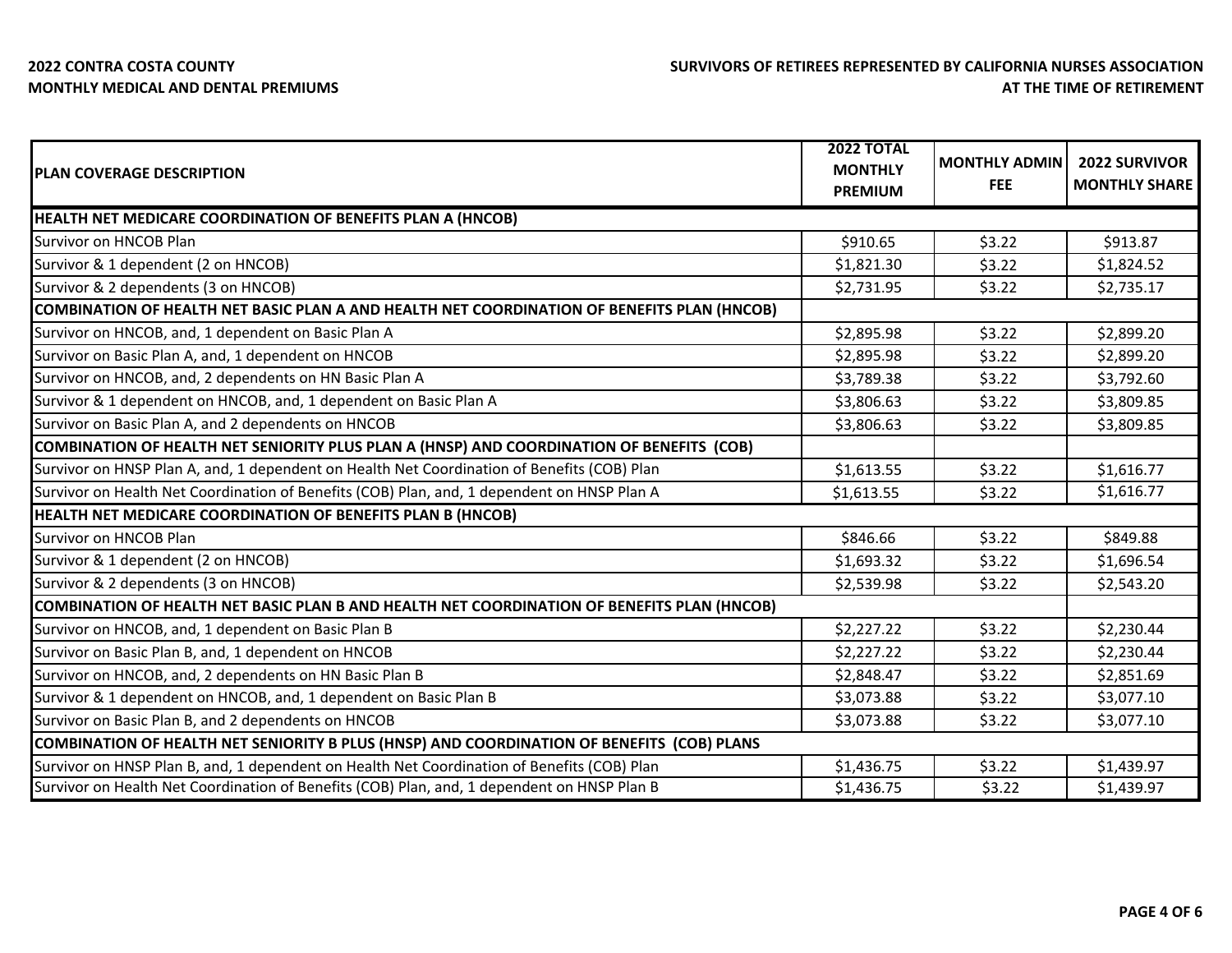| <b>PLAN COVERAGE DESCRIPTION</b>                                              | <b>2022 TOTAL</b><br><b>MONTHLY</b><br><b>PREMIUM</b> | <b>MONTHLY ADMIN</b><br><b>FEE</b> | <b>2022 SURVIVOR</b><br><b>MONTHLY SHARE</b> |
|-------------------------------------------------------------------------------|-------------------------------------------------------|------------------------------------|----------------------------------------------|
| <b>HEALTH NET CA &amp; OOS PPO PLAN - BASIC PLAN</b>                          |                                                       |                                    |                                              |
| Survivor on PPO Basic Plan                                                    | \$3,344.48                                            | \$3.22                             | \$3,347.70                                   |
| Survivor & 1 or more dependents on PPO Basic Plan                             | \$7,959.86                                            | \$3.22                             | \$7,963.08                                   |
| <b>HEALTH NET CA &amp; OOS PPO PLAN WITH MEDICARE PARTS A &amp; B</b>         |                                                       |                                    |                                              |
| Survivor on PPO Medicare Plan                                                 | \$1,246.35                                            | \$3.22                             | \$1,249.57                                   |
| Survivor & 1 dependent on PPO Medicare Plan                                   | \$2,492.70                                            | \$3.22                             | \$2,495.92                                   |
| Survivor & 2 dependents on PPO Medicare Plan                                  | \$3,739.05                                            | \$3.22                             | \$3,742.27                                   |
| COMBINATION OF HEALTH NET CA & OOS PPO PLAN - BASIC PLAN & PPO MEDICARE PLAN  |                                                       |                                    |                                              |
| Survivor on PPO Medicare Plan and 1 dependent on PPO Basic Plan               | \$4,590.83                                            | \$3.22                             | \$4,594.05                                   |
| Survivor on PPO Basic Plan and 1 dependent on PPO Medicare Plan               | \$4,590.83                                            | \$3.22                             | \$4,594.05                                   |
| Survivor & 1 dependent on PPO Medicare Plan and 1 dependent on PPO Basic Plan | \$5,837.18                                            | \$3.22                             | \$5,840.40                                   |
| Survivor on PPO Basic Plan and 2 dependents on PPO Medicare Plan              | \$5,837.18                                            | \$3.22                             | \$5,840.40                                   |